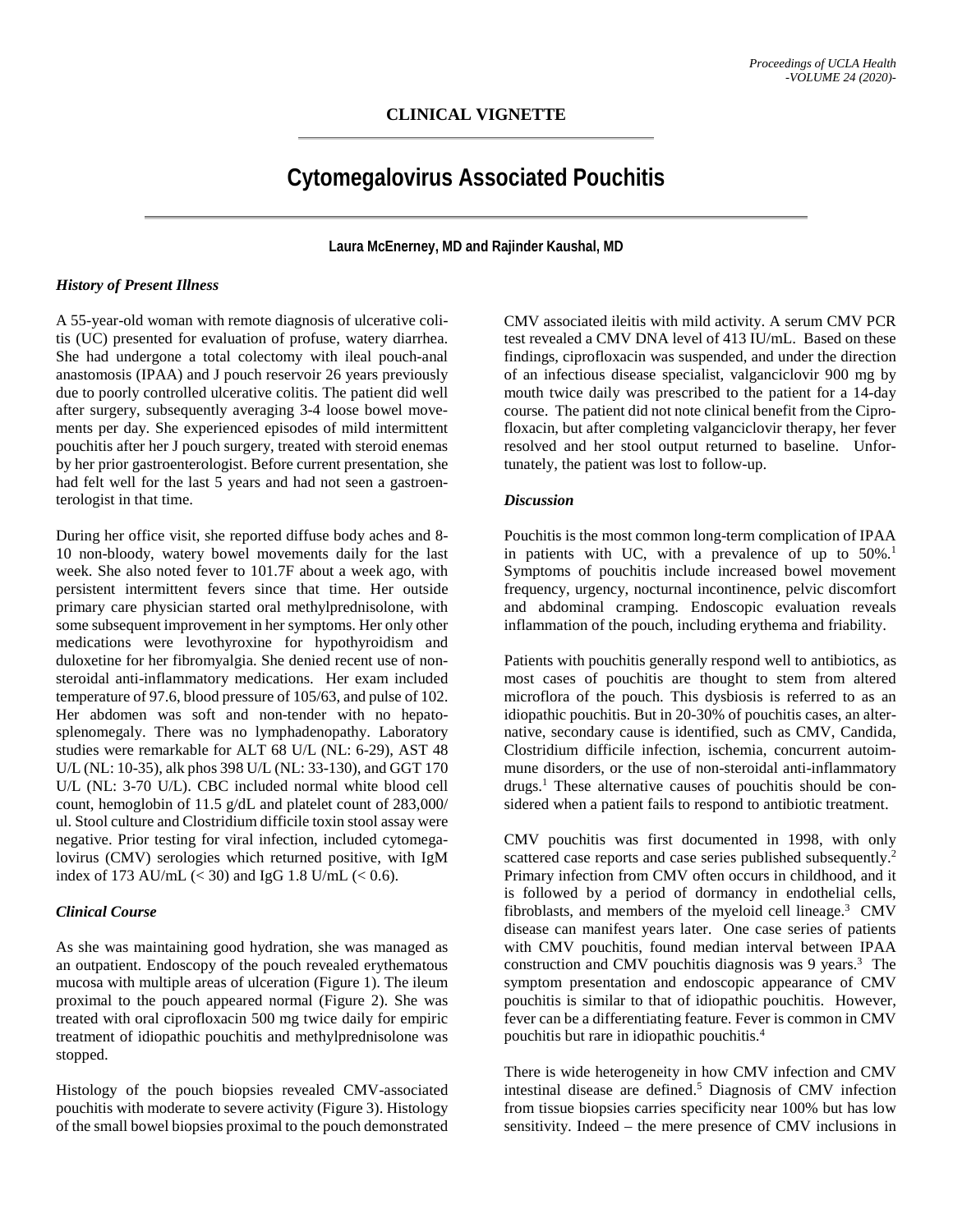pouch biopsies does not necessarily represent CMV as the primary cause of pouchitis, particularly when the CMV inclusions are rare. <sup>6</sup> CMV PCR testing in the blood is a helpful adjunct to diagnose CMV disease; however, there is no finite DNA level above which CMV disease is classified. Notably, higher viral loads do seem to correlate with symptomatic disease.<sup>1</sup>

CMV pouchitis tends to respond with complete symptom resolution to treatment with either intravenous ganciclovir or oral valganciclovir.<sup>3</sup> Repeat endoscopic examination should be performed after antiviral treatment to document endoscopic healing and exclude Crohn disease. 4

## *Conclusion*

CMV pouchitis should be considered in UC patients with IPAA who present with diarrhea, fever, and abdominal pain who do not respond to conventional antibiotic treatment. Resolution of signs and symptoms can be achieved with appropriate anti-viral medication.

# *Figures*



Figure 1.







Figure 3.

## **REFERENCES**

- 1. **Navaneethan U, Shen B**. Secondary pouchitis: those with identifiable etiopathogenetic or triggering factors. *Am J Gastroenterol*. 2010 Jan;105(1):51-64. doi: 10.1038/ ajg.2009.530. Epub 2009 Sep 15. Review. PubMed PMID: 19755972.
- 2. **Moonka D, Furth EE, MacDermott RP, Lichtenstein GR**. Pouchitis associated with primary cytomegalovirus infection. *Am J Gastroenterol*. 1998 Feb;93(2):264-6. PubMed PMID: 9468256.
- 3. **McCurdy JD, Loftus EV Jr, Tremaine WJ, Smyrk TC, Bruining DH, Pardi DS, Raffals LE, Kisiel JB, Coelho-Prabhu N, Kane SV, Faubion WA, Papadakis KA**. Cytomegalovirus infection of the ileoanal pouch: clinical characteristics and outcomes. *Inflamm Bowel Dis*. 2013 Oct;19(11):2394-9. doi:10.1097/MIB.0b013e3182a52553. PubMed PMID: 23974995; PubMed Central PMCID: PMC4085480.
- 4. **Araujo Miguez A, Herrera Justiniano JM, Carnerero EL, Salado CT, de la Cruz Ramirez MD, Martinez Risquez MT, Marquez Galán JL**. Pouchitis associated with cytomegalovirus infection: a case study. *Inflamm Bowel Dis*. 2013 Apr;19(5):E65-6. doi: 10.1097/MIB. 0b013e318280ec71. PubMed PMID: 23314244.
- 5. **Lamb CA, Kennedy NA, Raine T, Hendy PA, Smith PJ, Limdi JK, Hayee B, Lomer MCE, Parkes GC, Selinger C, Barrett KJ, Davies RJ, Bennett C, Gittens S, Dunlop MG, Faiz O, Fraser A, Garrick V, Johnston PD, Parkes M, Sanderson J, Terry H; IBD guidelines eDelphi consensus group, Gaya DR, Iqbal TH, Taylor SA, Smith M, Brookes M, Hansen R, Hawthorne AB**. British Society of Gastroenterology consensus guidelines on the management of inflammatory bowel disease in adults. *Gut*. 2019 Dec;68(Suppl 3):s1-s106. doi: 10.1136/gutjnl-2019- 318484. Epub 2019 Sep 27. Review. PubMed PMID: 31562236; PubMed Central PMCID: PMC6872448.
- 6. **Tribonias G, Karmiris K, Giannikaki E, Konstantinidis K, Voudoukis E, Theodoropoulou A, Vardas E, Paspatis GA**. Detection of CMV in pouch mucosa in a patient with acute pouchitis: the real enemy or an innocent